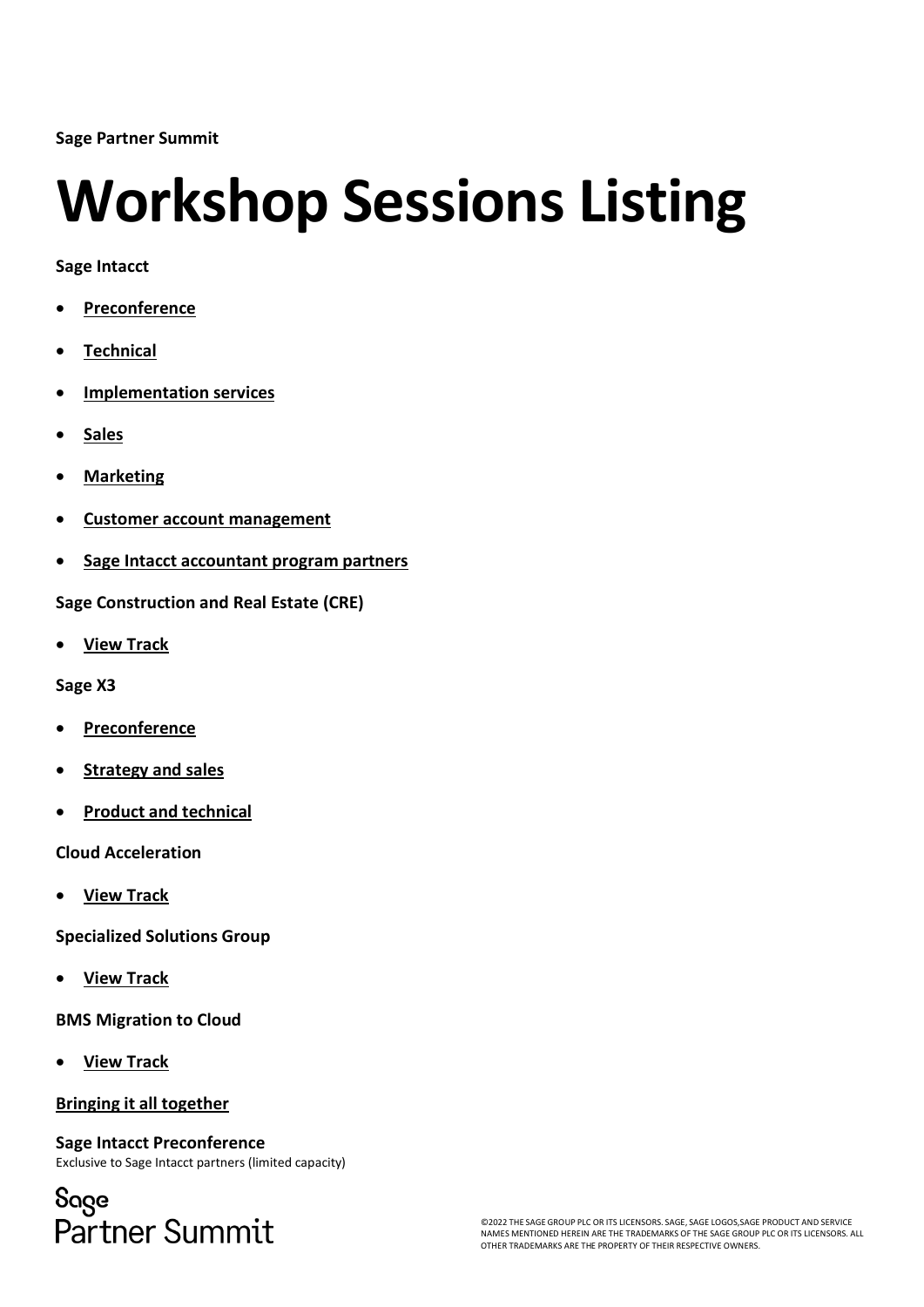### **Tuesday, June 7**

| 10:00 AM<br>3:00 PM | <b>Sage Intacct SDR training</b><br>The Sage Intacct SDR Training focuses on Sales Funnel Management<br>and will cover account research, 6Sense account intelligence,<br>cadence strategy for lead follow-up, and BANT for lead conversion.<br>Sage Intacct partners involved in marketing or sales funnel<br>management will benefit from the training.                                                                                                                                                                                                                                               |
|---------------------|--------------------------------------------------------------------------------------------------------------------------------------------------------------------------------------------------------------------------------------------------------------------------------------------------------------------------------------------------------------------------------------------------------------------------------------------------------------------------------------------------------------------------------------------------------------------------------------------------------|
| 10:00 AM<br>2:00 PM | Sage Intacct marketing bootcamp<br>Struggling to execute effective marketing that produces highly<br>qualified leads for sales? Join marketing experts and learn practical<br>strategies to boost marketing efforts including how to create a solid<br>marketing plan, use compelling content, and identify the right<br>tactics to deploy to convert more leads to opportunities.                                                                                                                                                                                                                     |
| 9:00 AM<br>3:00 PM  | Sage Intacct value prop<br>This workshop will cover top areas of value, including Return on<br>Investment (ROI) vs. Return on Time (RoT) and topics derived from<br>customer case studies. Attendees will create and deliver a value-<br>based sales presentation for a current prospect.                                                                                                                                                                                                                                                                                                              |
| 10:00 AM<br>2:00 PM | Sage Intacct - Starting with Sage Intacct Planning<br>New to, or at a beginner level of Sage Intacct Planning? Attend this<br>session and walk away with a complete understanding of how your<br>customers can benefit from SIP. Topics include market opportunity,<br>building a planning practice, turning a SIP stand-alone deal into a<br>Sage Intacct deal, and first-hand experiences from your peers and<br>much more! The session also includes a hands-on workshop where<br>attendees will build a budget and experience the intuitive and self-<br>discoverable aspects of working with SIP. |

Note: Sessions and schedule are subject to change.

Sage<br>Partner Summit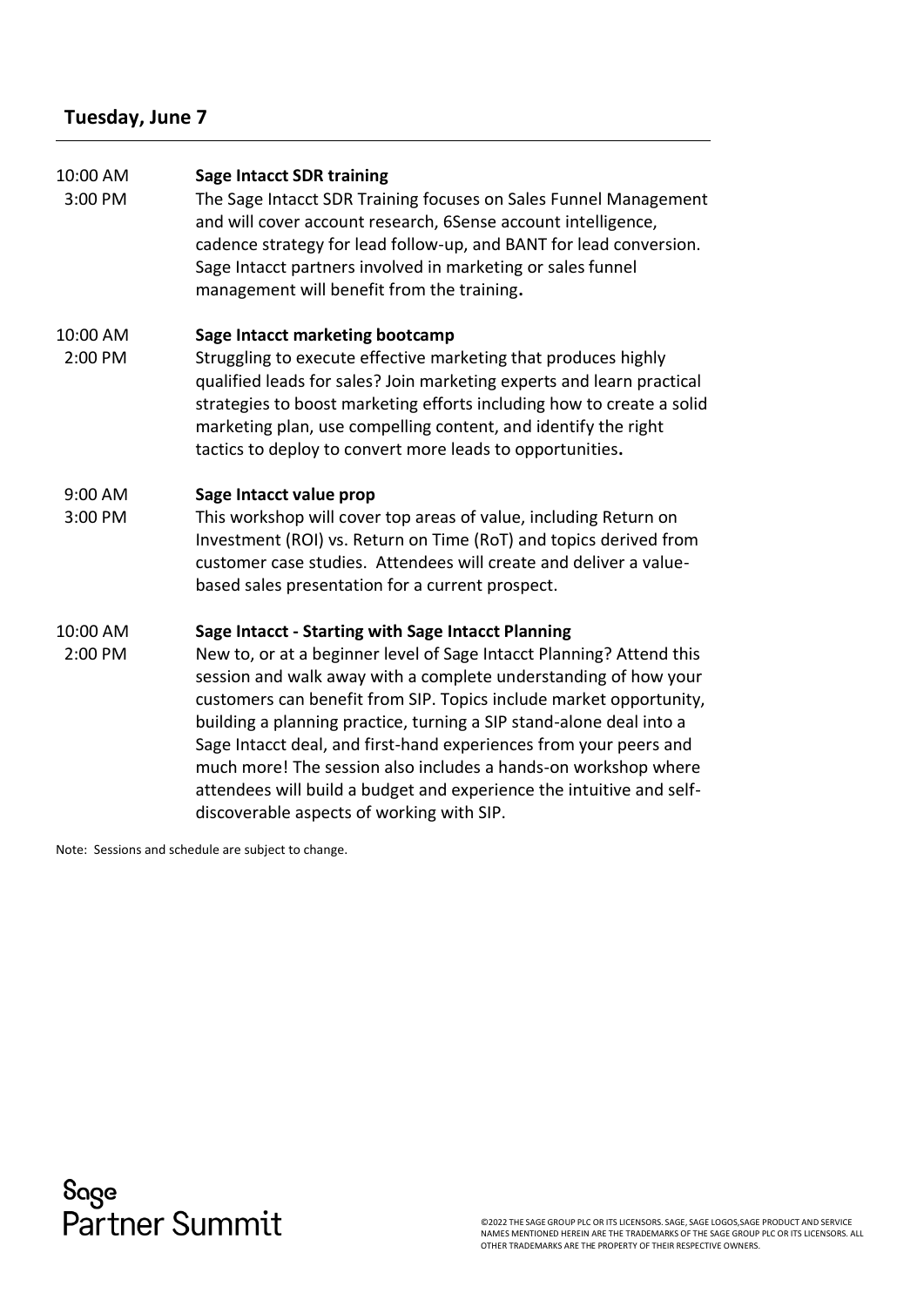#### <span id="page-2-0"></span>**Sage Intacct technical track**

Designed for Sage Intacct partners with staff in or wanting to move into a developer/technical role. The track is for those experienced with Sage Intacct and will include web technologies and light programming. Attendees will learn to troubleshoot platform services, API and integration considerations, and much more.

#### **Exclusive to Sage Intacct partners**

Audience: Sage Intacct partner software developers and business analysts

#### **Tuesday, June 7**

| 3:15 PM | INAL01 - Sage Intacct Partner Channels - A look back and a look forward |
|---------|-------------------------------------------------------------------------|
| 4:00 PM |                                                                         |

#### **Wednesday, June 8**

| 11:15 AM<br>12:00 PM | <b>INTE01 - Introduction to Page Scripting</b>                   |
|----------------------|------------------------------------------------------------------|
| $1:15$ PM<br>3:15 PM | INTEO2 - Advanced Printed Document Templates (hands-on training) |
| $3:30$ PM<br>4:30 PM | INTE03 - Introduction to Sage Intacct API                        |
| 4:45 PM<br>5:30 PM   | <b>INTE04 - Setting up Advanced CRM Automation</b>               |

#### **Thursday, June 9**

| 11:15 AM<br>12:00 PM | INTE05 - Harnessing the power of the Sage Intacct platform and beyond |
|----------------------|-----------------------------------------------------------------------|
| 1:15 PM<br>3:15 PM   | INTE06 - Intro to Smart Events and Smart Rules (hands-on training)    |
| 3:30 PM<br>5:30 PM   | INTE07 - Advanced Smart Events and Smart Rules (hands-on training)    |

#### **Friday, June 10**

| 09:45 AM<br>10:45 AM | INAL02 - A seamless new vendor payment experience from Sage Intacct: Vendor<br>Payments powered by CSI |
|----------------------|--------------------------------------------------------------------------------------------------------|
| 09:45 AM<br>10:45 AM | INUK00: Expanding the Intacct solution for UKI partners                                                |
| 11:00 AM<br>12:00 PM | Bringing it all together workshop                                                                      |

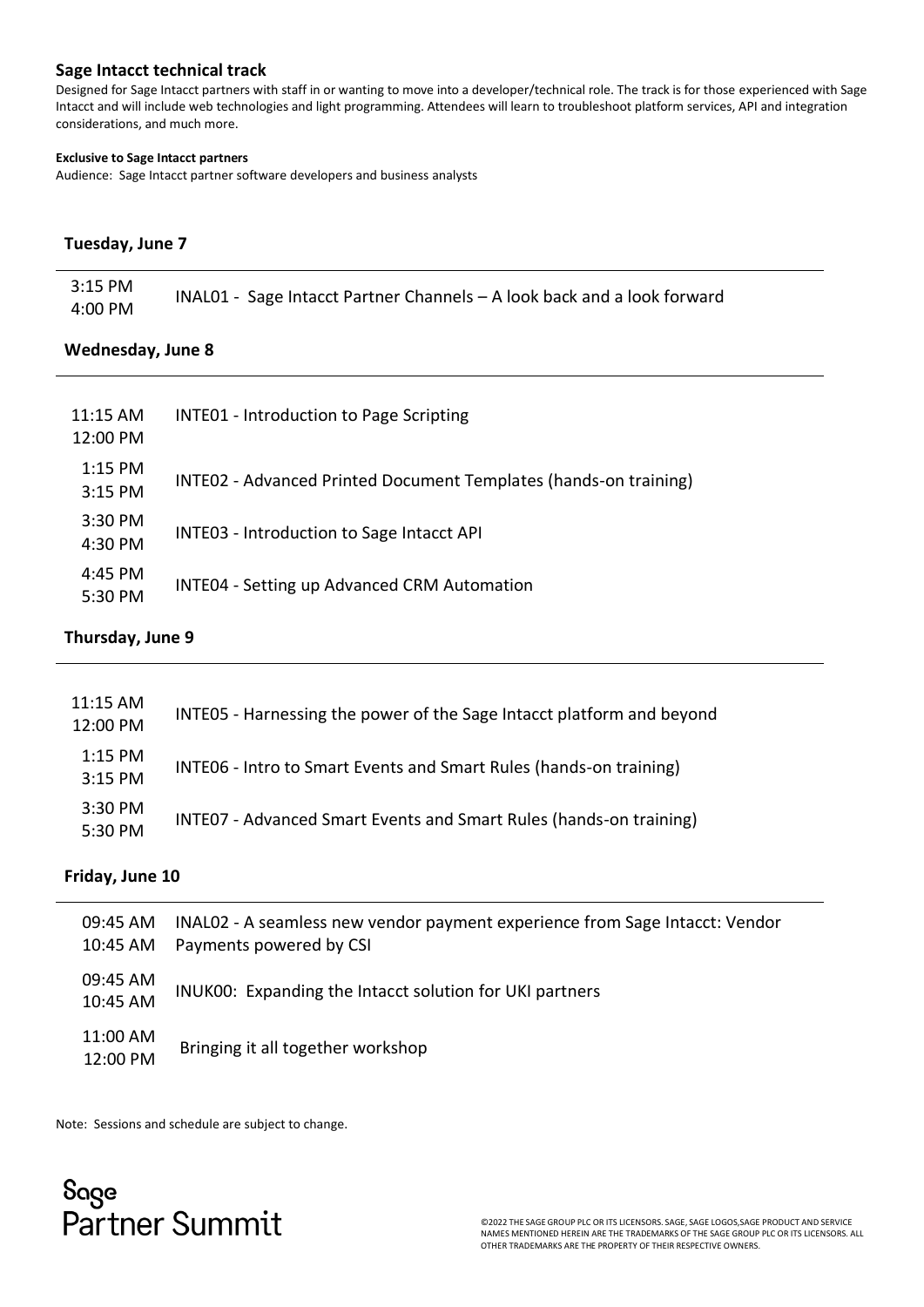#### <span id="page-3-0"></span>**Sage Intacct Implementation services track**

Designed for new and experienced implementation staff, this track offer curriculum for individuals new to the Sage Intacct family as well as deep-dive product training opportunities for experience implementers. Workshops provide deep knowledge and expertise around project management in the SaaS world, planning techniques used for successful implementations, and techniques that result in happy and successful partners and customers.

#### **Exclusive to Sage Intacct partners**

Audience: Sage Intacct implementation consultants and solution consultants

#### **Tuesday, June 7**

| 3:15 PM | $INALO1$ - Sage Intacct Partner Channels $-$ A look back and a look forward |
|---------|-----------------------------------------------------------------------------|
| 4:00 PM |                                                                             |

#### **Wednesday, June 8**

| 11:15 AM<br>12:00 PM   | <b>INIMO1</b> - Processing with Projects                                            |
|------------------------|-------------------------------------------------------------------------------------|
| $1:15$ PM<br>$2:15$ PM | INIM02 - Small tricks with big impacts                                              |
| $2:30$ PM<br>$3:15$ PM | INIM03 - It's the Endgame now: Don't worry, you have help                           |
| 3:30 PM<br>4:30 PM     | INIM04 - Allocated and reviewed: When Dynamic Allocations and ICRW team up          |
| 4:45 PM<br>5:30 PM     | INIM05 - Leveraging Power Query in Excel to automate data imports into Sage Intacct |

#### **Thursday, June 9**

| 11:15 AM<br>12:00 PM   | INIMO6 - Implementing crypto currency in Sage Intacct                            |
|------------------------|----------------------------------------------------------------------------------|
| $1:15$ PM<br>$2:15$ PM | INIMO7 - Sage Intacct vertical collaborations round tables                       |
| $2:30$ PM<br>$3:15$ PM | INIM08 - Partnering with product: How to advocate for change within Sage Intacct |
| 3:30 PM<br>4:30 PM     | INIM09 - Transaction definition adventure - What's in your workflow?             |
| 4:45 PM<br>5:30 PM     | INIM10 - How to make Your clients SOX-essful                                     |

#### **Friday, June 10**

9:45 AM INAL02 - A seamless new vendor payment experience from Sage Intacct: Vendor 10:45 AM Payments powered by CSI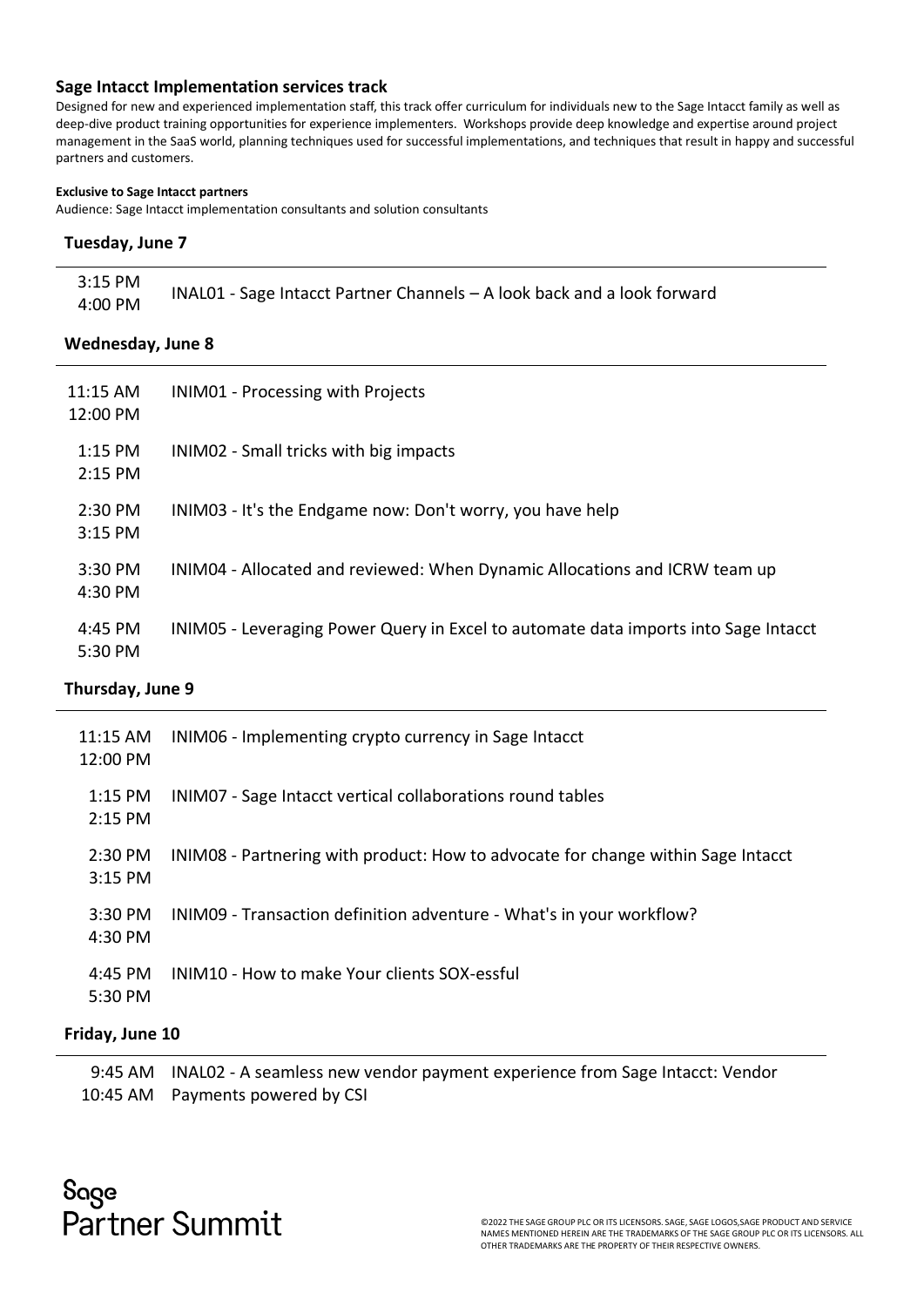#### 11:00 AM

## 11.00 AM Bringing it all together workshop

Note: Sessions and schedule are subject to change.

#### <span id="page-4-0"></span>**Sage Intacct sales track**

This track combines the best of the best across Sage Intacct Sales execution and knowledge.

**Exclusive to Sage Intacct partners**  Audience: Sage Intacct CEOs and sales

#### **Tuesday, June 7**

| INAL01 - Sage Intacct Partner Channels - A look back and a look forward |
|-------------------------------------------------------------------------|
|                                                                         |

#### **Wednesday, June 8**

| 11:15 AM<br>12:00 PM | INSA01 - Selling to win                                                 |
|----------------------|-------------------------------------------------------------------------|
| $1:15$ PM            | INSM01 - Forecasting for Sage FY23 and your business                    |
| 2:15 PM              | (Joint session: Sales and Marketing)                                    |
| 2:30 PM              | INSM02 - Developing referral relationships                              |
| 3:15 PM              | (Joint session - Sales and Marketing)                                   |
| 3:30 PM              | INSMC01 - Marketo and 6Sense for sales, renewals, add ons and marketing |
| 4:30 PM              | (Joint session: Sales, Marketing, Customer Account Management)          |
| 4:45 PM              | INSM03 - How to use video to enhance your sales and marketing efforts   |
| 5:30 PM              | (Joint session: Sales and Marketing)                                    |

#### **Thursday, June 9**

| 11:15 AM<br>12:00 PM   | INSA02 - Competitive selling                         |
|------------------------|------------------------------------------------------|
| $1:15$ PM<br>$2:15$ PM | INSA03 - Migration selling                           |
| 2:30 PM<br>3:30 PM     | INSA04a - Partner sales cycles: session 1            |
| 2:30 PM<br>4:30 PM     | INSA04b - Partner sales cycles : session 2           |
| 4:45 PM<br>5:30 PM     | INSA05 - Scoping and quoting implementation services |

#### **Friday, June 10**

| 09:45 AM             | INAL02 - A seamless new vendor payment experience from Sage Intacct: Vendor |
|----------------------|-----------------------------------------------------------------------------|
| 10:45 AM             | Payments powered by CSI                                                     |
| 09:45 AM<br>10:45 AM | INUK00: Expanding the Intacct solution for UKI partners                     |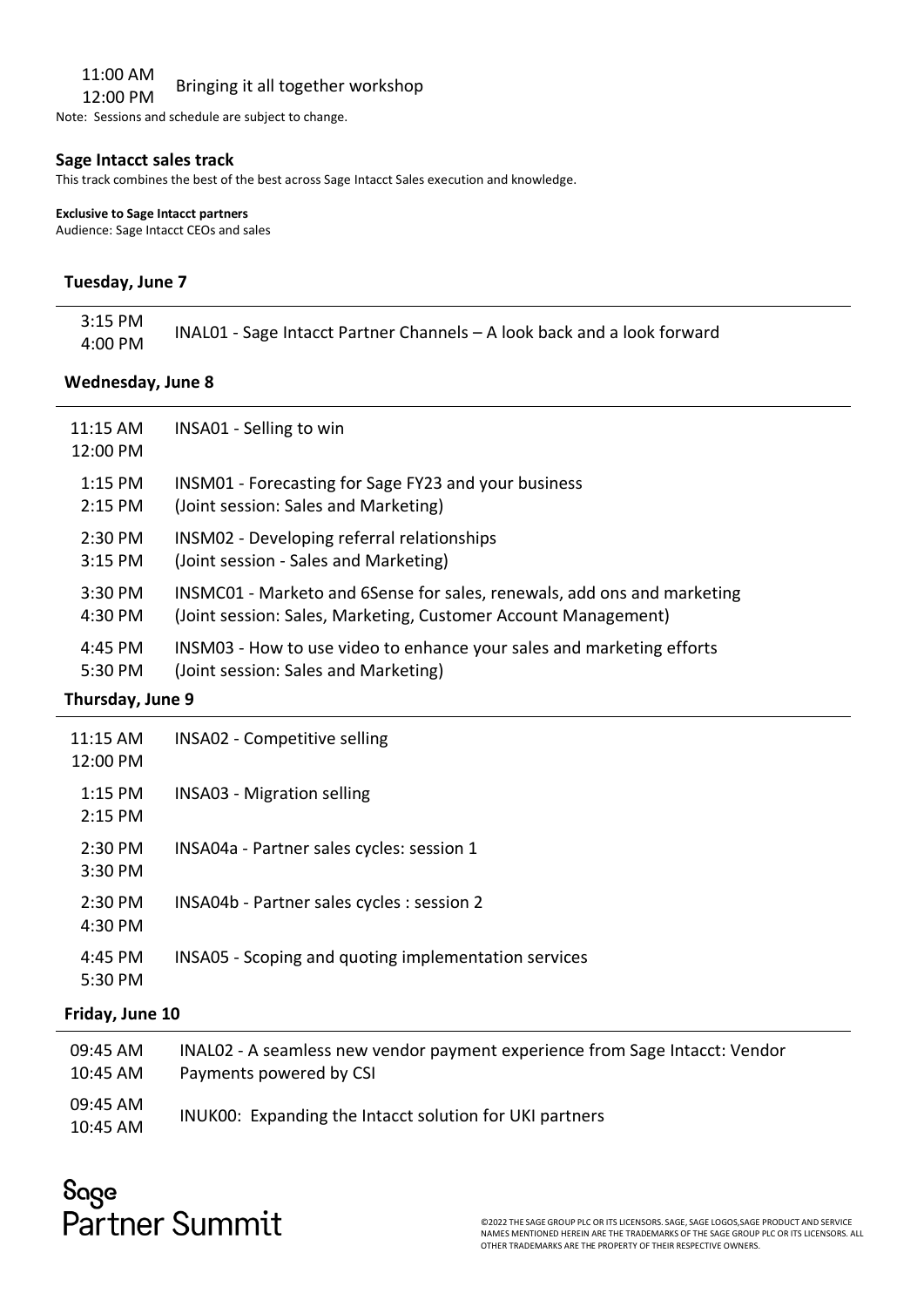11:00 AM 11:00 AM Bringing it all together workshop

Note: Sessions and schedule are subject to change.

Sage<br>Partner Summit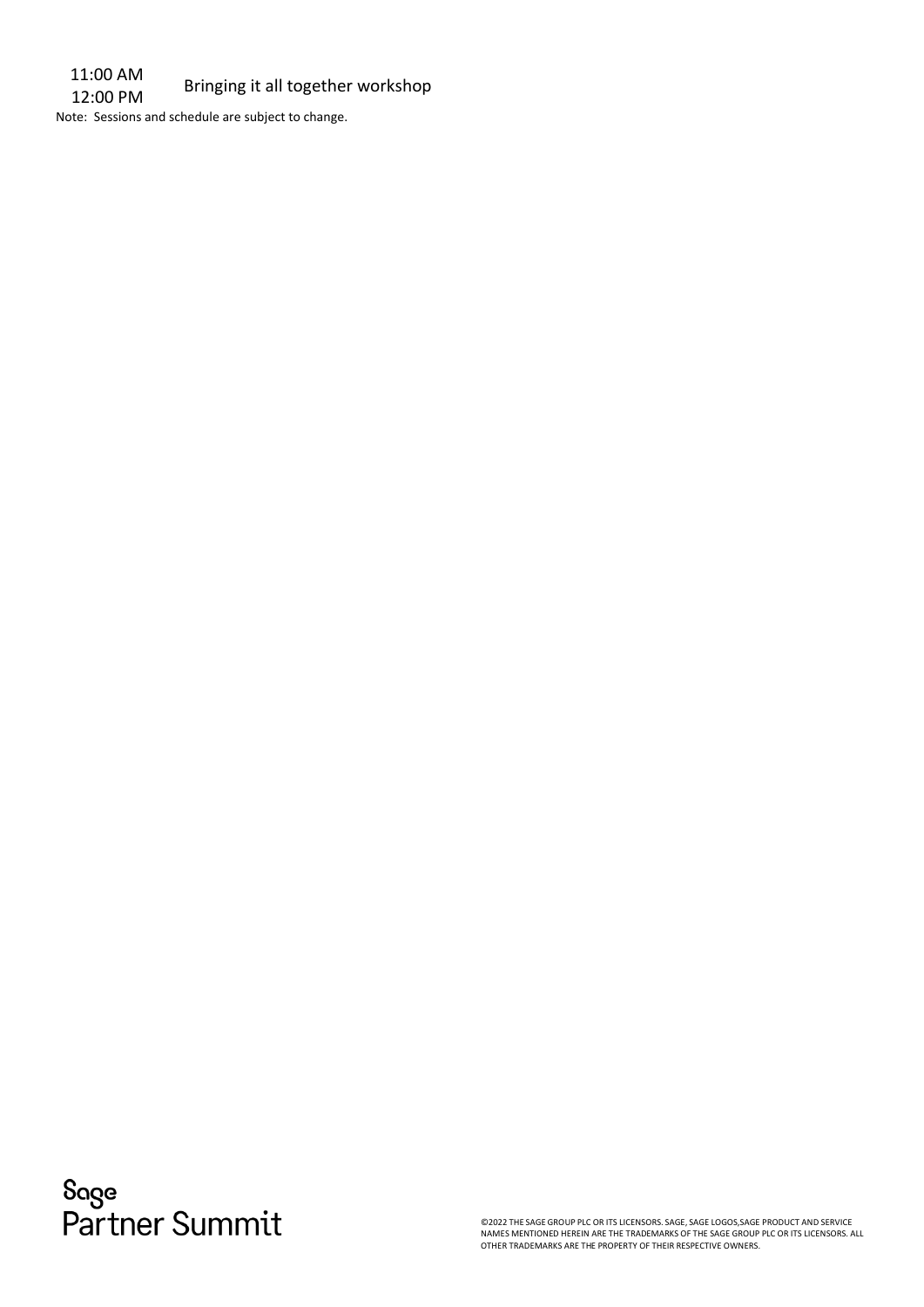#### <span id="page-6-0"></span>**Sage Intacct marketing track**

This track combines the best of the best across Sage Intacct Marketing execution and knowledge.

#### **Exclusive to Sage Intacct partners**

Audience: Sage Intacct CEOs, sales, and marketing

#### **Tuesday, June 7**

| 3:15 PM |                                                                         |
|---------|-------------------------------------------------------------------------|
| 4:00 PM | INAL01 - Sage Intacct Partner Channels - A look back and a look forward |

#### **Wednesday, June 8**

| 11:15 AM<br>12:00 PM | INMA01 - Putting SEO to work for you                                    |
|----------------------|-------------------------------------------------------------------------|
| 1:15 PM              | INSM01 - Forecasting for Sage FY23 and your business                    |
| 2:15 PM              | (Joint session: Sales and Marketing)                                    |
| $2:30$ PM            | <b>INSM02</b> - Developing referral relationships                       |
| 3:15 PM              | (Joint session - Sales and Marketing)                                   |
| 3:30 PM              | INSMC01 - Marketo and 6Sense for sales, renewals, add ons and marketing |
| 4:30 PM              | (Joint session: Sales, Marketing, Customer Account Management)          |
| 4:45 PM              | INSM03 - How to use video to enhance your sales and marketing efforts   |
| 5:30 PM              | (Joint session: Sales and Marketing)                                    |

#### **Thursday, June 9**

| $11:15$ AM<br>12:00 PM | INMA02 - Leveraging Sage Intacct's free marketing  |
|------------------------|----------------------------------------------------|
| $1:15$ PM<br>$2:15$ PM | <b>INMA03</b> - Migration marketing strategies     |
| 2:30 PM<br>$3:15$ PM   | INMA04 - Leveraging outsourced marketing resources |
| $3:30$ PM<br>4:30 PM   | INMA05 - Marketing tools I can't live without      |
| 4:45 PM<br>5:30 PM     | <b>INMA06 - Marketing greatest hits</b>            |

#### **Friday, June 10**

| 09:45 AM             | INAL02 - A seamless new vendor payment experience from Sage Intacct: Vendor |
|----------------------|-----------------------------------------------------------------------------|
| 10:45 AM             | Payments powered by CSI                                                     |
| 11:00 AM<br>12:00 PM | Bringing it all together workshop                                           |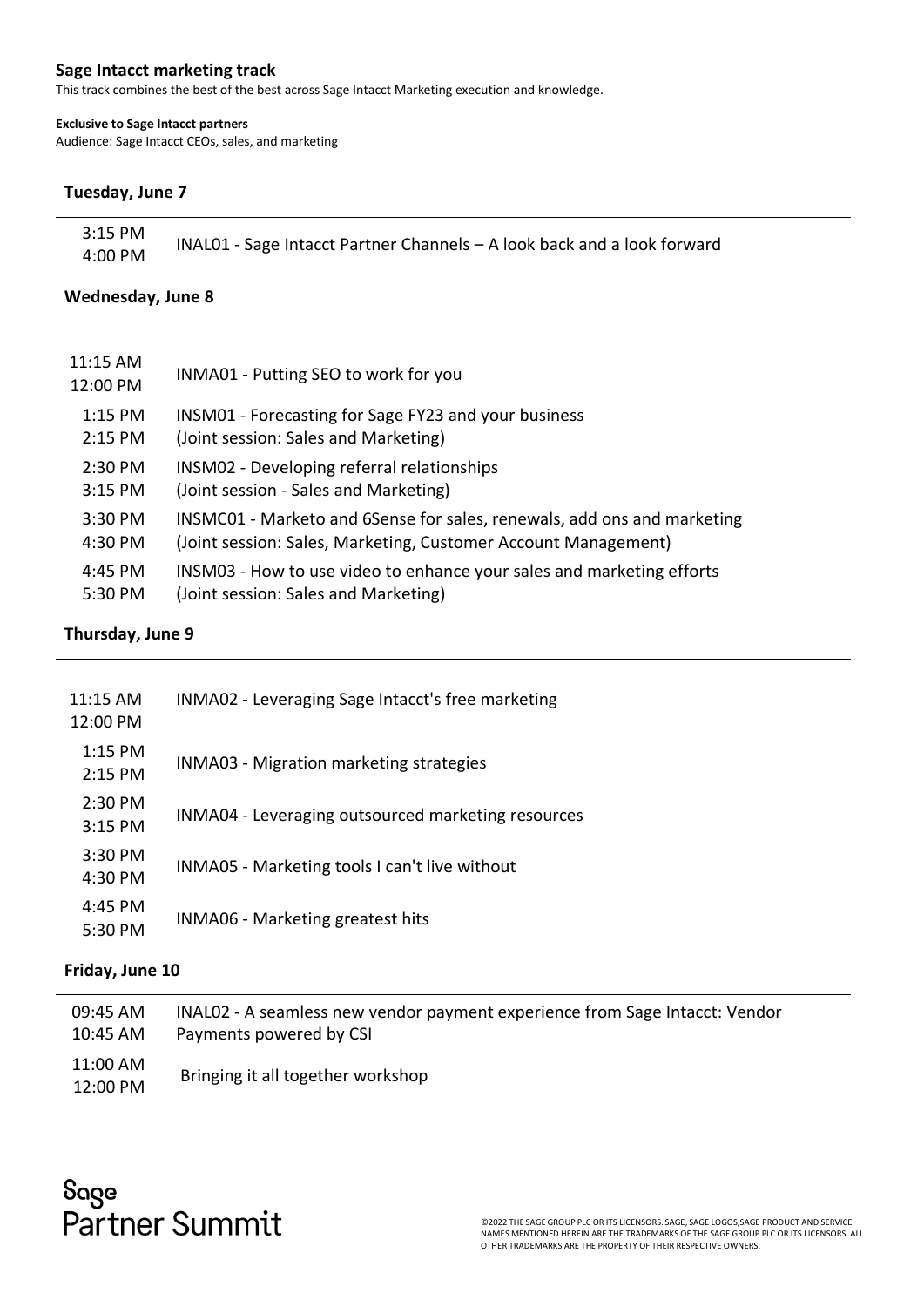Note: Sessions and schedule are subject to change.

Sage<br>Partner Summit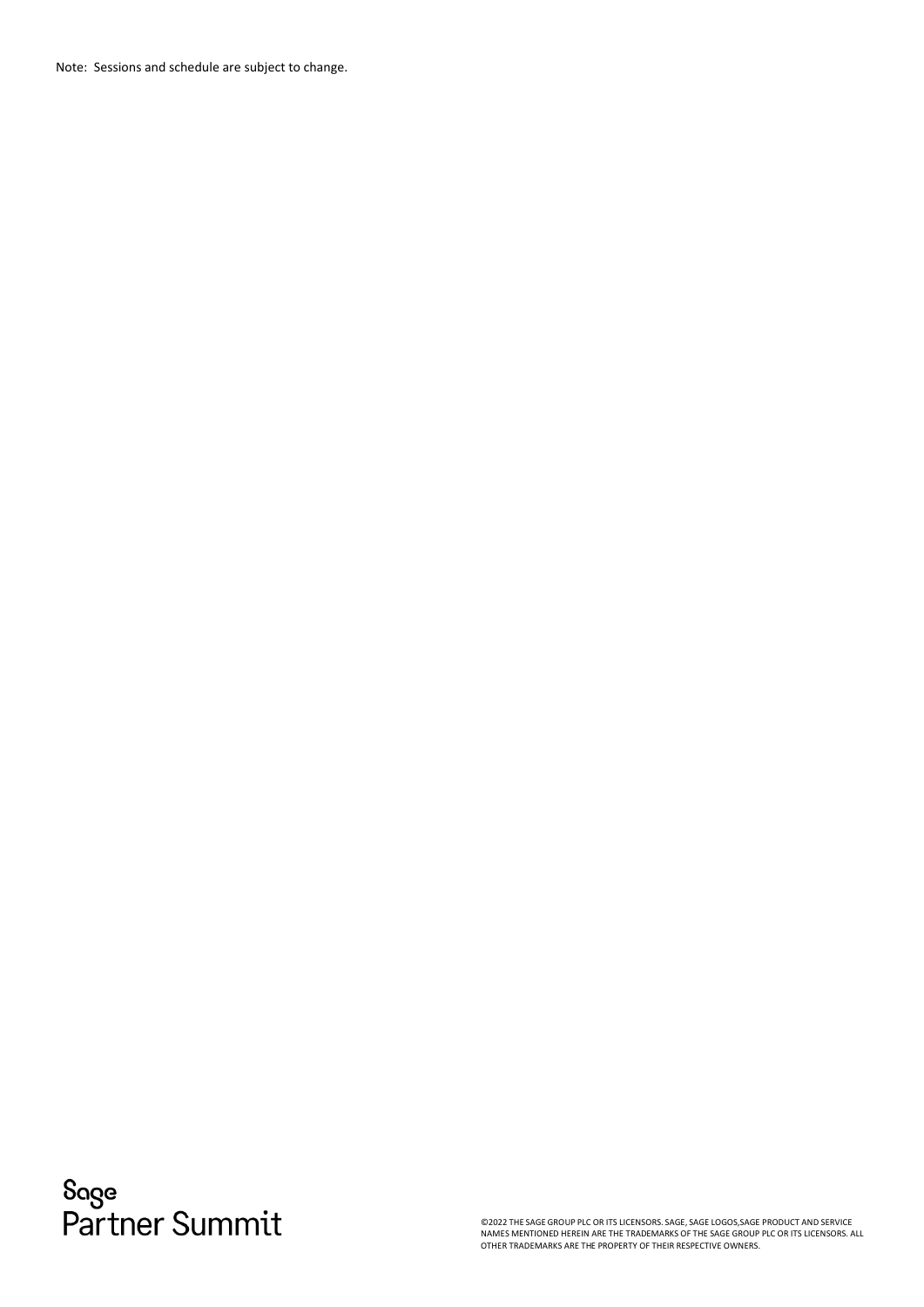#### <span id="page-8-0"></span>**Sage Intacct customer account management track**

This track combines the best of the best across Sage Intacct customer account management execution and knowledge.

#### **Exclusive to Sage Intacct partners**

Audience: Sage Intacct sales and business development

#### **Tuesday, June 7**

| 3:15 PM | INAL01 - Sage Intacct Partner Channels - A look back and a look forward |
|---------|-------------------------------------------------------------------------|
| 4:00 PM |                                                                         |

#### **Wednesday, June 8**

| 11:15 AM<br>12:00 PM | <b>INCA00 - Customer Account Management - Opportunities and responsibilities</b>                                                          |
|----------------------|-------------------------------------------------------------------------------------------------------------------------------------------|
| 1:15 PM<br>2:15 PM   | INCA01 - Renewals                                                                                                                         |
| 2:30 PM<br>3:15 PM   | INCA02 - Strategic account management                                                                                                     |
| 3:30 PM<br>4:30 PM   | INSMC01 - Marketo and 6Sense for sales, renewals, add ons and marketing (Joint<br>session: Sales, Marketing, Customer Account Management) |
| 4:45 PM<br>5:30 PM   | INCA03 - Transform/customer meetups/customer events                                                                                       |

#### **Thursday, June 9**

| $11:15$ AM<br>12:00 PM | INCA04 - Add-on sales strategies                                                        |
|------------------------|-----------------------------------------------------------------------------------------|
| $1:15$ PM<br>2:15 PM   | INCA05 - Managing customer challenge                                                    |
| 2:30 PM<br>$3:15$ PM   | INCA06 – Working with your partner success manager                                      |
| $3:30$ PM<br>4:30 PM   | INCA07a - Owners Only: Investment and strategy for growing your business<br>(session 1) |
| 4:45 PM<br>5:30 PM     | INCA07b - Owners Only: Investment and strategy for growing your business<br>(session 2) |

#### **Friday, June 10**

| 09:45 AM             | INAL02 - A seamless new vendor payment experience from Sage Intacct: Vendor |
|----------------------|-----------------------------------------------------------------------------|
| 10:45 AM             | Payments powered by CSI                                                     |
| 11:00 AM<br>12:00 PM | Bringing it all together workshop                                           |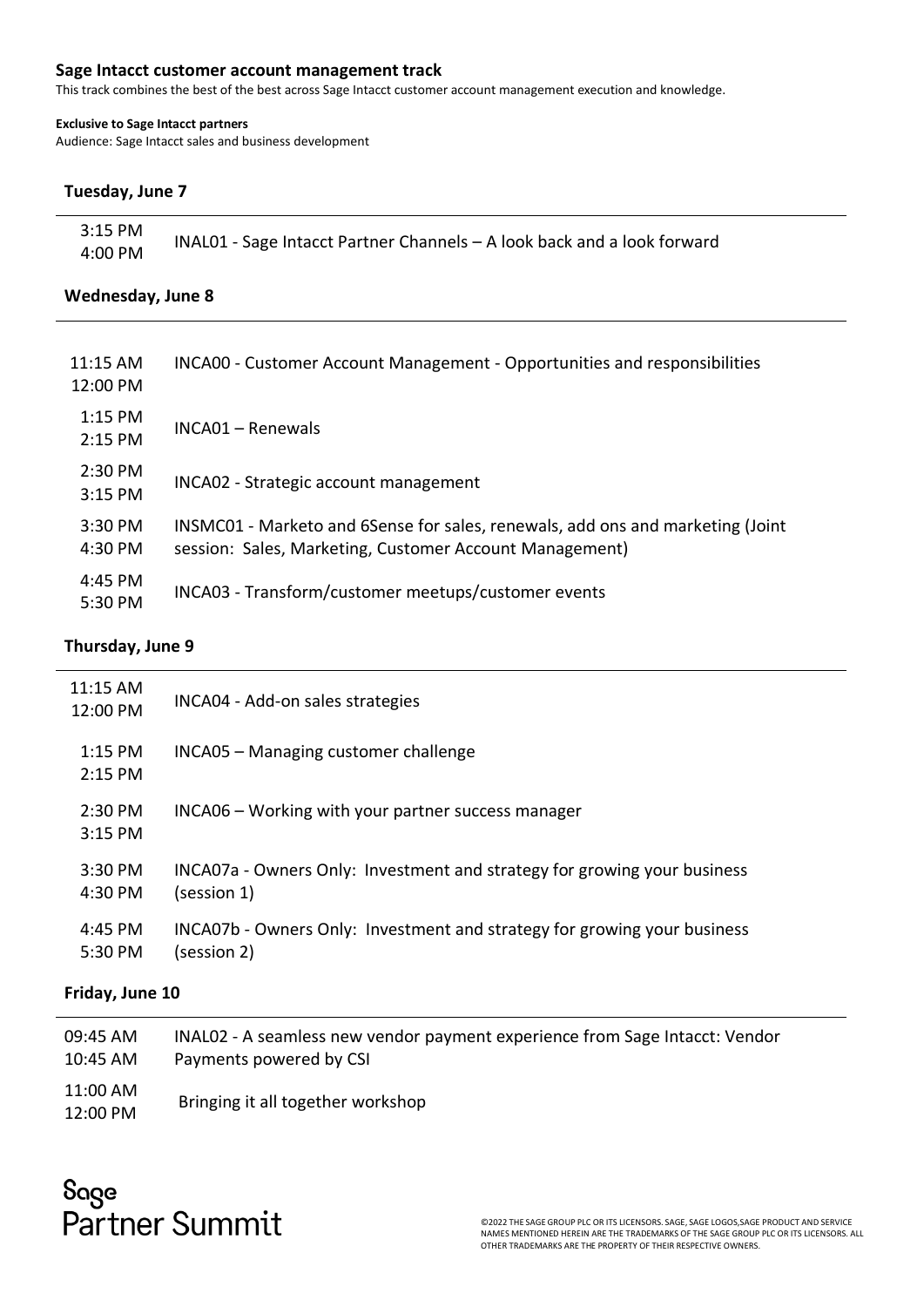<span id="page-9-0"></span>Note: Sessions and schedule are subject to change.

#### **Sage Intacct Accountants Program (SIAP)**

Learn best practices from your peers and the Sage team of experts on winning strategies to help drive accelerated growth and build a thriving SIAP CAS practice.

#### **Exclusive to Sage Intacct partners**

Audience: Sage Intacct Accountant partners (CPE eligible)

#### **Tuesday, June 7**

| 3:15 PM | INAL01 - Sage Intacct Partner Channels - A look back and a look forward |
|---------|-------------------------------------------------------------------------|
| 4:00 PM |                                                                         |

#### **Wednesday, June 8**

| 11:15 AM<br>12:00 PM   | INSI01 - Sage Intacct Accountants Program (SIAP) opening session                     |
|------------------------|--------------------------------------------------------------------------------------|
| $1:15$ PM<br>$2:15$ PM | INSI02 - Moving upmarket to achieve greater client satisfaction and increase profits |
| 2:30 PM<br>$3:15$ PM   | INSI03 - Building an effective referral network                                      |
| 3:30 PM<br>4:30 PM     | INSI04 - Strategies for closing more business and reducing implementation times      |
| 4:45 PM<br>$5:30$ PM   | INSI05 - How to maximize the lifetime value of your clients                          |

#### **Thursday, June 9**

| 11:15 AM<br>12:00 PM | INSI06 - Everything you need to know about SB3                                                              |
|----------------------|-------------------------------------------------------------------------------------------------------------|
| 1:15 PM<br>2:15 PM   | INSI07 - Solve your capacity and capability challenges with the SIAP Authorized<br>Services Partner Program |
| 2:30 PM<br>5:30 PM   | INSI08 - Exploring the challenges and opportunities of a SIAP practice                                      |

#### **Friday, June 10**

| 09:45 AM             | INAL02 - A seamless new vendor payment experience from Sage Intacct: Vendor |
|----------------------|-----------------------------------------------------------------------------|
| 10:45 AM             | Payments powered by CSI                                                     |
| 11:00 AM<br>12:00 PM | Bringing it all together workshop                                           |

Note: Sessions and schedule are subject to change.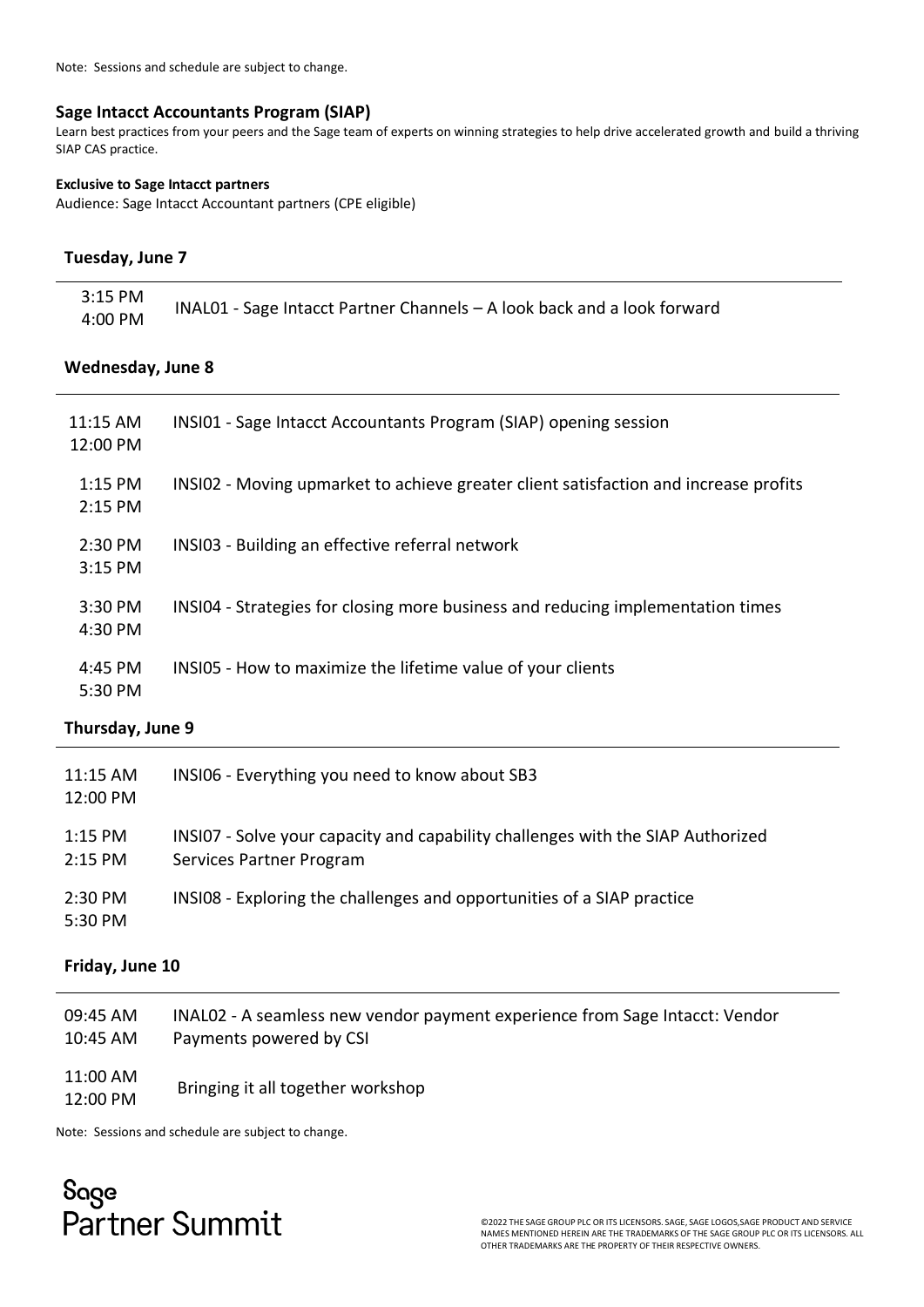#### <span id="page-10-0"></span>**Sage CRE track**

Audience: Sage Construction and Real Estate (CRE) partners

#### **Wednesday, June 8**

| $11:15$ AM<br>12:00 PM         | CRE01 - Sage field operations for Sage Intacct          |
|--------------------------------|---------------------------------------------------------|
| $1:15$ PM<br>$2:15$ PM         | <b>CREO2</b> - Sage Intacct Construction Payroll        |
| $2:30 \text{ PM}$<br>$3:15$ PM | <b>CRE03 - Sage Intacct Real Estate</b>                 |
| 3:30 PM<br>$4:30$ PM           | CRE04 - Sage Intacct Construction R2 review and roadmap |
| 4:45 PM<br>$5:30 \text{ PM}$   | CRE05: Sage Intacct Construction partner enablement 2.0 |

#### **Thursday, June 9**

| $11:15$ AM             | CRE06 - Sage Estimating and marketplace solutions for      |
|------------------------|------------------------------------------------------------|
| 12:00 PM               | construction                                               |
| $1:15$ PM              | CRE07 - Getting over the hump - Sage Intacct construction  |
| $2:15$ PM              | success                                                    |
| $2:30$ PM<br>$3:15$ PM | CREO8 - Construction partner marketing and loyalty program |

#### **Friday, June 10**

11:00 AM 11:00 AM Bringing it all together workshop

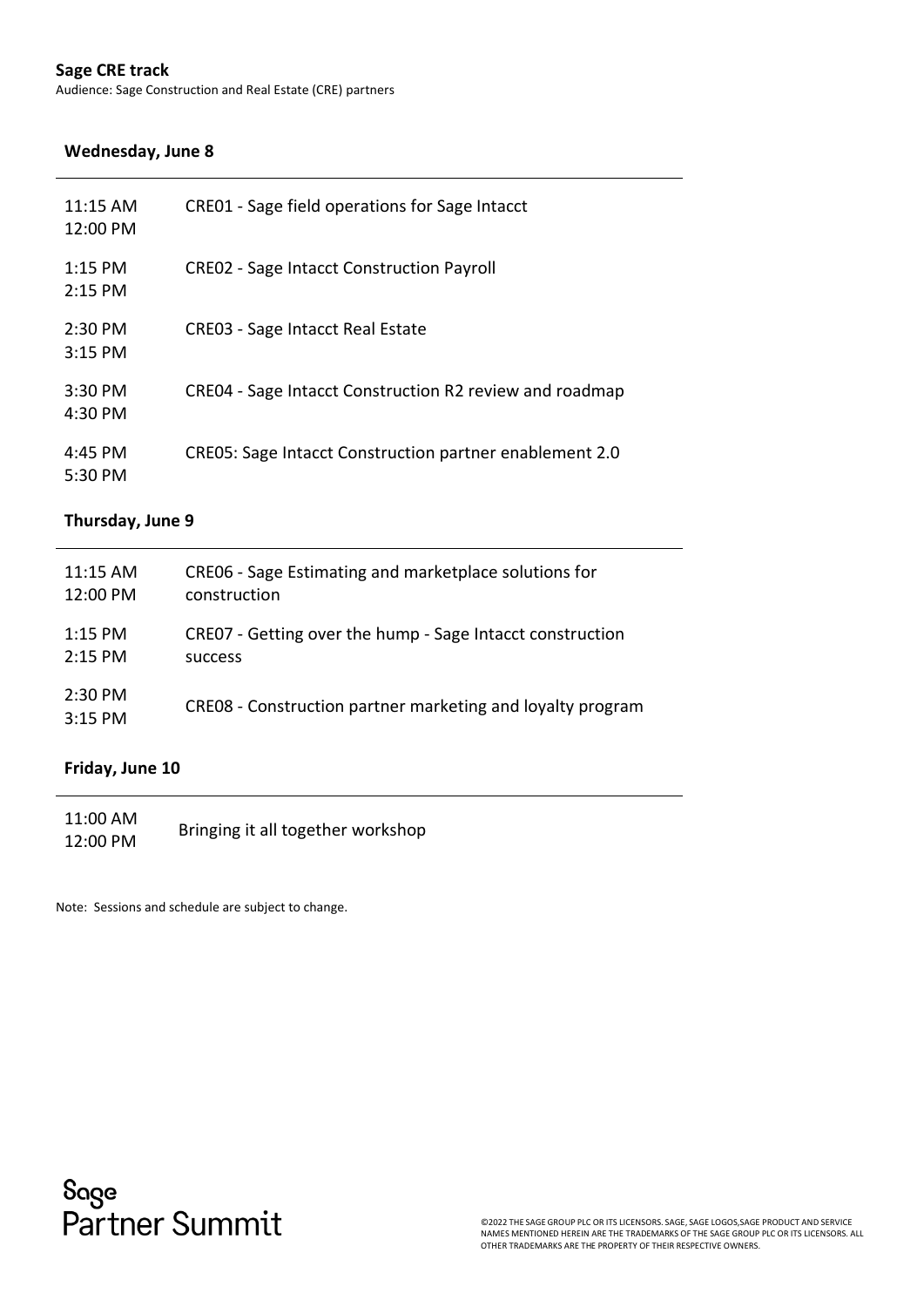#### <span id="page-11-0"></span>**Sage X3 Preconference**

**Session capacity limit:** 30

#### **Audience:**

This course is designed for developer consultants.

#### **Tuesday, June 7**

#### 10:00 AM 4:00 PM PCX301 – Experience using Sage X3 Automated Test Platform (ATP), hands-on session

In the Cloud, testing your developments has become mandatory to deploy regular updates and minimize risks of regressions. Attend this hands-on class to learn how to use the Sage X3 Automated Test Platform to automate this process, reducing time spent regression testing on standard, vertical or add-on updates, and upgrades.

After attending participants will be able to:

- Design an ATP baseline
- Define and build test scripts
- Trigger testing on code commit automatically
- Build a fully configured platform for non-regression testing

Prior to attending, participants must complete the following prerequisites:

- Attend eLearning courses:
	- o Introduction to Sage X3 Automated Test Platform
	- o Installing and Configuring Sage X3 Automated Test Platform
- Review provided documentation

Laptop required.

Note: Sessions and schedule are subject to change.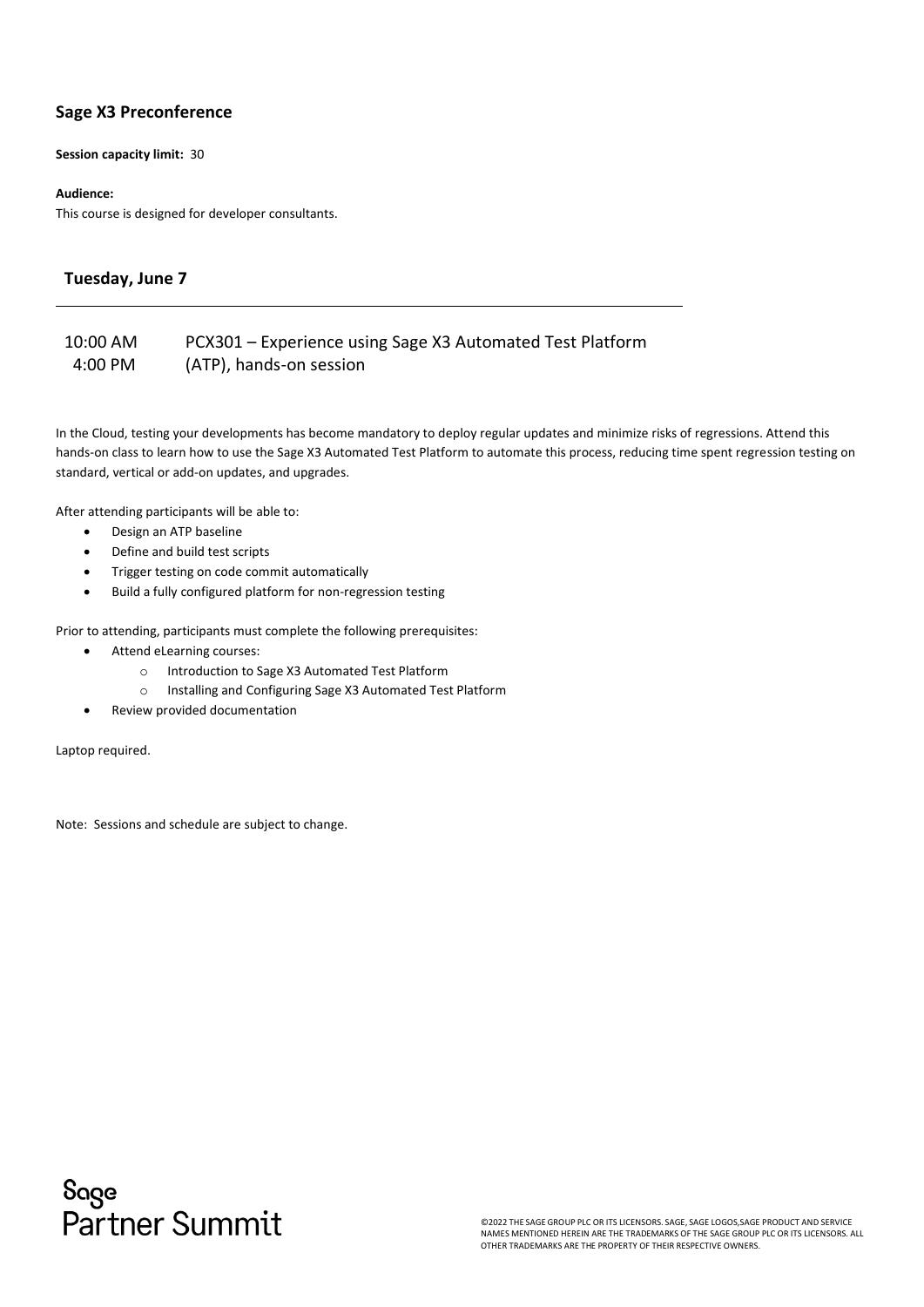#### <span id="page-12-0"></span>**Sage X3 strategy and sales track**

Workshops in the Sage X3 Sales and Strategy track focus on the market opportunity for product centric business, including market differentiators and tactics, and the investment strategy to ensure Sage X3 remains a growth engine for Sage and Sage partners.

Audience: Sage X3 partner pre-sales, sales, marketing, and business development representatives

#### **Wednesday, June 8**

| $11:15$ AM<br>12:00 PM | X3AL01 - Sage X3: A year in action     |
|------------------------|----------------------------------------|
| $1:15$ PM<br>$2:15$ PM | X3SS01 - Sage X3: The art of the demo  |
| $2:30$ PM<br>$3:15$ PM | X3SS02 - Sage X3: Where and how we win |
| $3:30$ PM<br>4:30 PM   | X3SS03 - Sage X3 strategy              |

#### **Thursday, June 9**

| $11:15$ AM<br>12:00 PM | X3SS05 - Sage X3 industry marketing                                       |
|------------------------|---------------------------------------------------------------------------|
| $1:15$ PM<br>$2:15$ PM | X3SS06 - Sage X3 cloud strategy                                           |
| $2:30$ PM<br>$3:15$ PM | X3SS07 - Sage X3: Building capabilities and capacity to drive your growth |
| $3:30$ PM<br>4:30 PM   | X3SS08 - Sage X3: Rapid deployment                                        |
| 4:45 PM<br>5:30 PM     | X3SS09: sedApta - Smart Manufacturing made easy                           |

#### **Friday, June 10**

| 09:45 AM<br>10:45 AM   | X3AL02 - Sage X3 roadmap          |
|------------------------|-----------------------------------|
| $11:00$ AM<br>12:00 PM | Bringing it all together workshop |

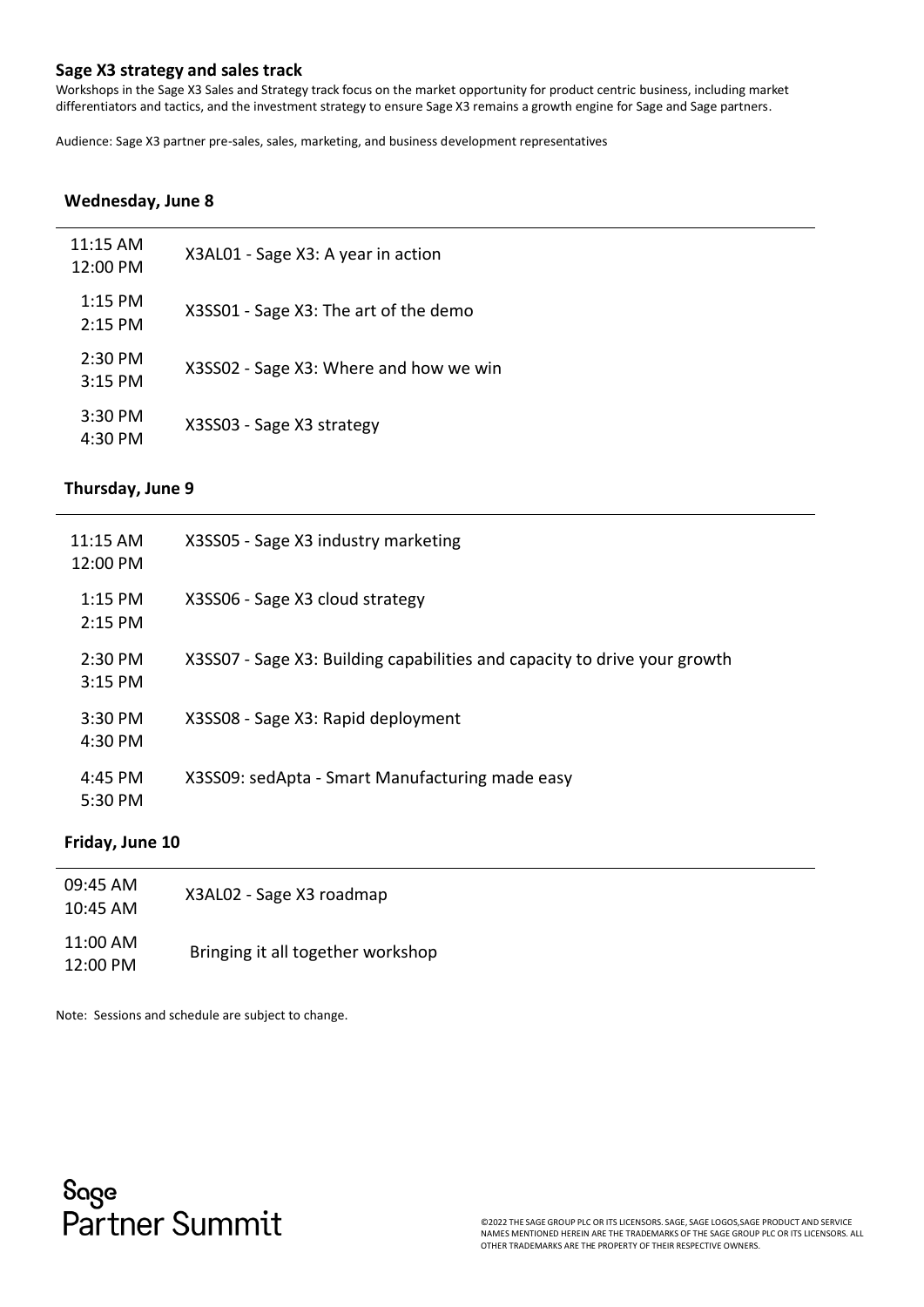#### <span id="page-13-0"></span>**Sage X3 Product and technical track**

Workshops in the Sage X3 Product and Technical track are designed to demonstrate Sage X3 features that have been delivered since we last met, including insights into future roadmaps. These sessions will offer technofunkies interactive hands-on opportunities.

Audience: Sage X3 partner pre-sales/solutions engineers, sales, consultants and customer services

#### **Wednesday, June 8**

| $11:15$ AM<br>12:00 PM | X3AL01 - Sage X3: A year in action                                             |
|------------------------|--------------------------------------------------------------------------------|
| $1:15$ PM              | X3PT01 - Sage X3: Integration, Cloud and how graphQL changes the landscape     |
| $2:15$ PM              | of integration                                                                 |
| $2:30$ PM<br>$3:15$ PM | X3PT02 - Sage X3: Future of digital manufacturing                              |
| $3:30$ PM              | X3PT03 - Sage X3 lab: Let's build together a real case of integration based on |
| 4:30 PM                | graphQL for Sage X3                                                            |

#### **Thursday, June 9**

| $11:15$ AM<br>12:00 PM | X3PT05 - Sage X3: Laser focus on performance optimization |
|------------------------|-----------------------------------------------------------|
| $1:15$ PM<br>$2:15$ PM | X3PT06 - Sage X3: Helping customers thrive                |
| 2:30 PM<br>$3:15$ PM   | X3PT07 - Sage X3: Simply staying up to date               |
| 3:30 PM<br>4:30 PM     | X3PT08 - Sage X3: From the warehouse to the shop floor    |
| $4:45$ PM<br>5:30 PM   | X3PT09 - Key elements for a secure Sage X3                |

#### **Friday, June 10**

| 09:45 AM<br>$10:45$ AM | X3AL02 - Sage X3 roadmap          |
|------------------------|-----------------------------------|
| 11:00 AM<br>12:00 PM   | Bringing it all together workshop |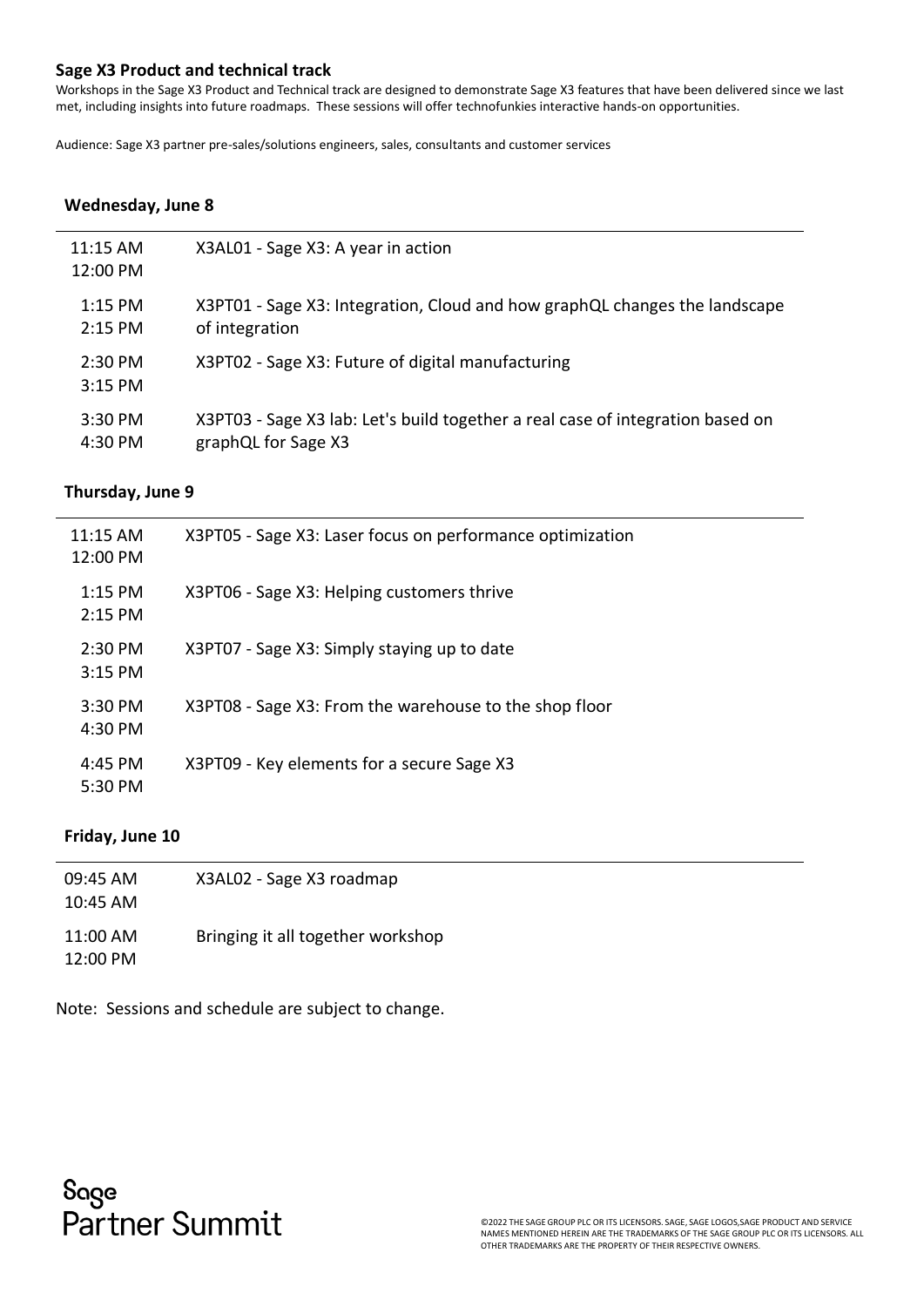#### <span id="page-14-0"></span>**Cloud Acceleration track**

Series of impactful, instructional sessions with actionable material delivered by Forrester consultants and research analysts, Tellus International and additional industry experts. Derived from SaaS best practices, the sessions focus on aligning business priorities with customer needs to scale and grow with Sage. Each session will be delivered to complement the day's Super Session, master session, and go-to-market strategies.

Audience: Open to all Sage partners

#### **Wednesday, June 8**

| $11:15$ AM<br>12:00 PM | CLOU01: Tools and frameworks to build your SaaS business model (session 1)             |
|------------------------|----------------------------------------------------------------------------------------|
| 1:15 PM<br>3:15 PM     | CLOU02: Forrester: Buyers Journey and Customer Lifecycle - a detailed<br>understanding |
| 3:30 PM<br>5:30 PM     | CLOU03: AWS: Digital Innovation Program                                                |

#### **Thursday, June 9**

| $11:15$ AM<br>12:00 PM | CLOU04: Forrester: Continuous releases, continuous marketing                          |
|------------------------|---------------------------------------------------------------------------------------|
| 2:30 PM<br>3:15 PM     | CLOU07: Tellus: Tools and frameworks to build your SaaS Business Model (session<br>2) |
| $3:30$ PM<br>4:30 PM   | CLOU06: Forrester: master what you measure                                            |
| 3:30 PM<br>4:30 PM     | CLOU10- Key ingredients to enable innovation in your organization!                    |
| 4:45 PM<br>5:30 PM     | CLOU09 - Sage & Tellus: Let's talk SaaS                                               |

#### **Friday, June 10**

09:45 AM 00:45 AM CLOU08: Forrester: personalized marketing<br>10:45 AM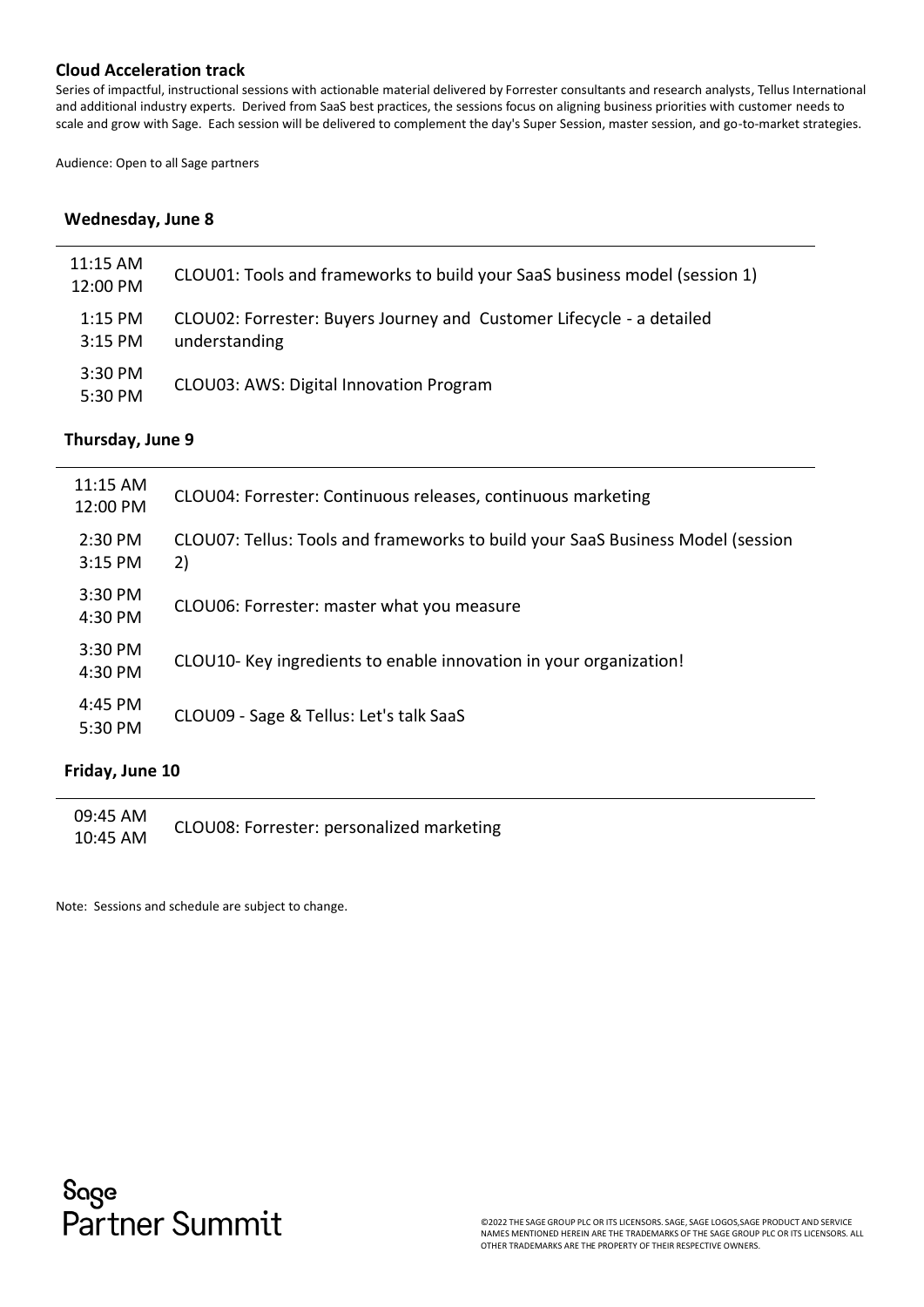#### <span id="page-15-0"></span>**Specialized Solutions Group (SSG) track**

Looking for opportunities to grow and expand your business? How can you gain a foothold into a client you are positioning a Sage ERP solution? Look no further than the Specialized Solutions Group (SSG) at Sage. Discover how the Sage Fixed Assets solution, Sage Human Resource Management System (HRMS) and Sage Payroll solutions, and Sage CRM all provide excellent opportunities to grow your business.

Audience: Open to all Sage partners

#### **Wednesday, June 8**

| $1:15$ PM<br>$2:15$ PM | SSG01 - Ditch the spreadsheets with Sage Fixed Assets                   |
|------------------------|-------------------------------------------------------------------------|
| Thursday, June 9       |                                                                         |
| $11:15$ PM<br>12:00 PM | SSG02 - Employee Self Service and Payroll for the future with Sage HRMS |
| 3:30 PM<br>4:30 PM     | SSG03 - Sage CRM to drive revenue and lifetime value                    |

Note: Sessions and schedule are subject to change.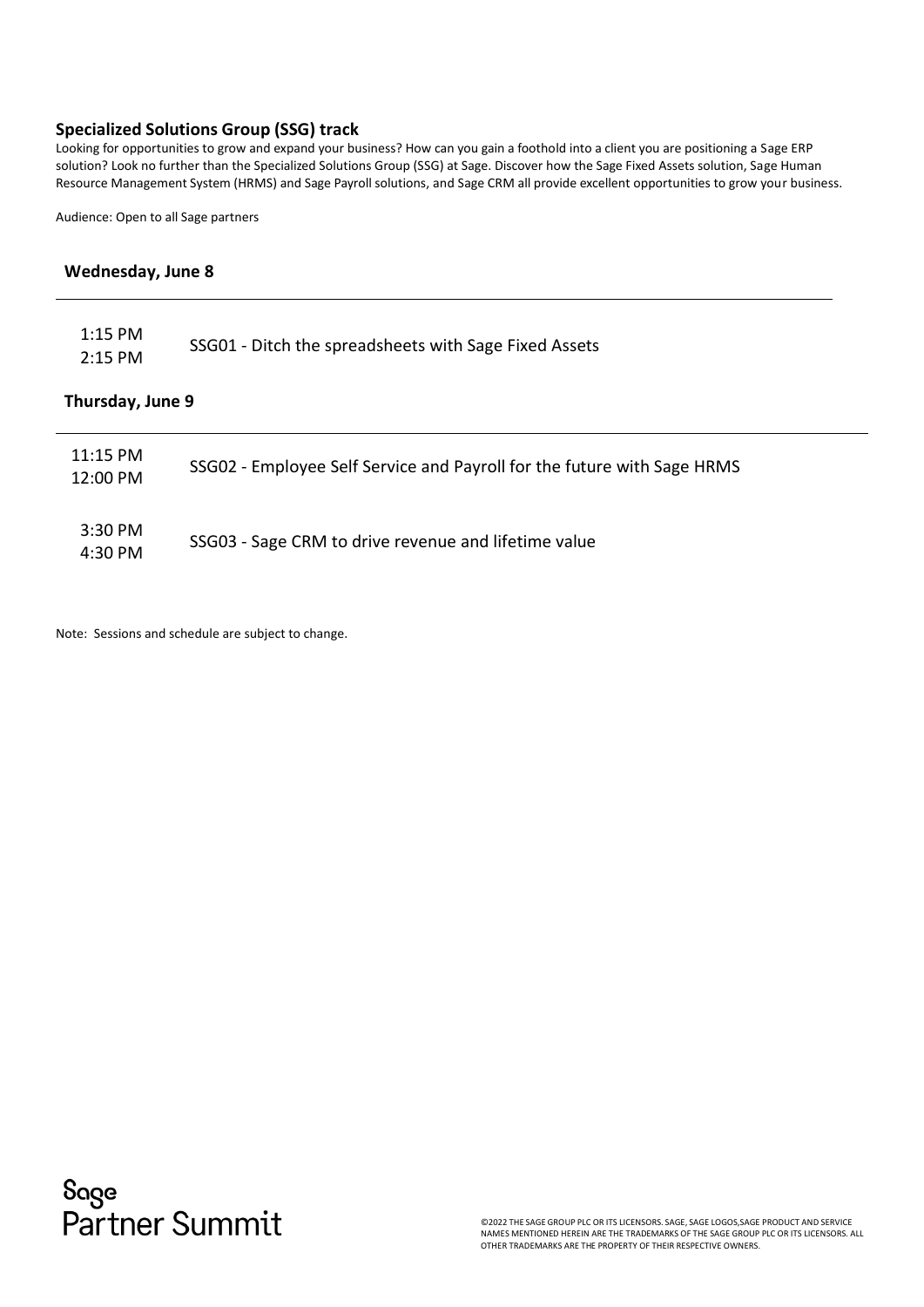#### <span id="page-16-0"></span>**Business Management Solutions (BMS) migration to cloud track**

The sessions in this track focus on how to identify key customer accounts that are ready to move to the cloud and how to start the conversation. Learn how to find the right solution for your customer, whether it is Sage Partner Cloud or Sage Intacct.

Audience: Sage Business Management Solutions (Sage 100, Sage 200, Sage 300) partners migrating to cloud solutions

| Wednesday, June 8                |                                                                                                             |
|----------------------------------|-------------------------------------------------------------------------------------------------------------|
| $11:15$ AM<br>$12:00 \text{ PM}$ | BMS01 - Fireside Chat with Dianna Lane: Partners sharing successes with<br>migrating customers to the cloud |
| $2:30 \text{ PM}$<br>3:15 PM     | BMS02 - Sage Partner Cloud Certification: Everything you need to know to<br>get certified                   |
| $3:30$ PM<br>$4:30 \text{ PM}$   | BMS03 - Segmenting your customer base to bring them the most value                                          |
| 4:45 PM<br>5:30 PM               | BMS04 - Requirements for becoming a Sage Intacct partner                                                    |
|                                  |                                                                                                             |

#### **Thursday, June 7**

| $1:15$ PM<br>$2:15$ PM | BMS05 - Sage 100: A look ahead |
|------------------------|--------------------------------|
| $2:30$ PM<br>$3:15$ PM | BMS06 - Sage 300: A look ahead |

#### **Friday, June 10**

| 11:00 AM | Bringing it all together workshop |
|----------|-----------------------------------|
| 12:00 PM |                                   |